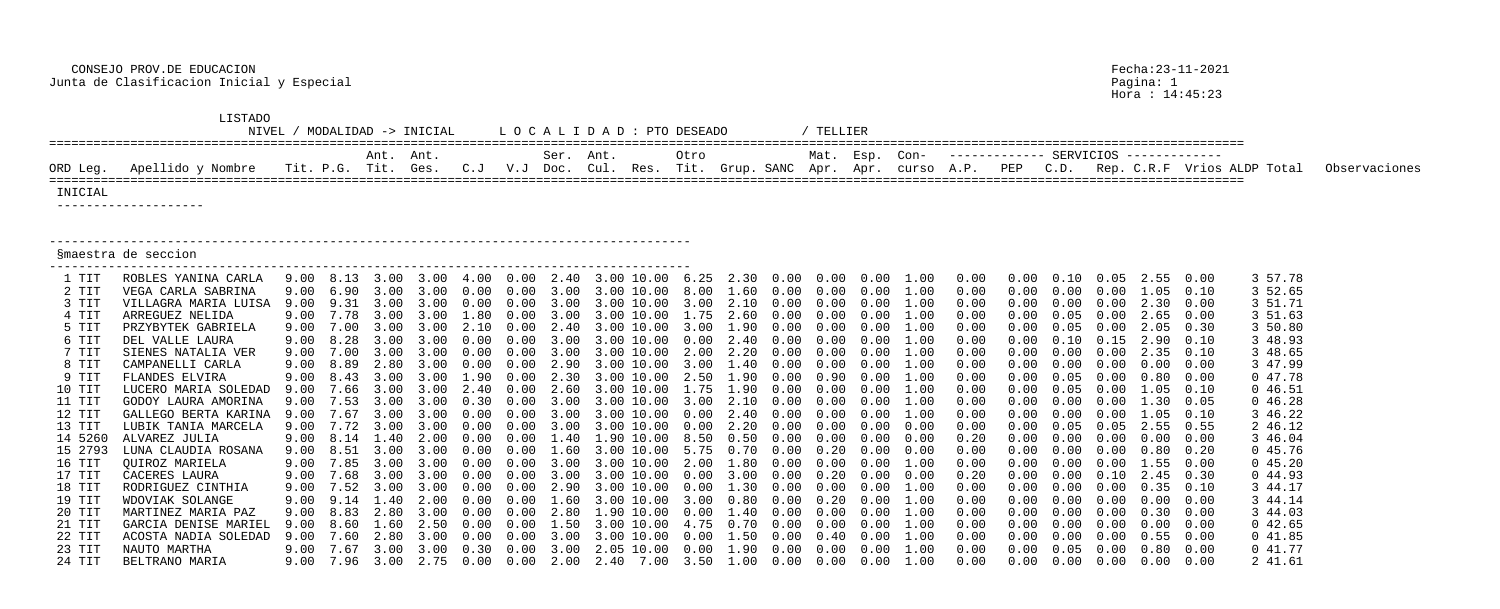25 TIT ALONSO BONOMO ROMINA 9.00 7.89 3.00 3.00 0.00 0.00 2.80 0.55 10.00 0.00 1.30 0.00 0.00 0.00 1.00 0.00 0.00 0.00 0.00 0.00 0.00 3 41.54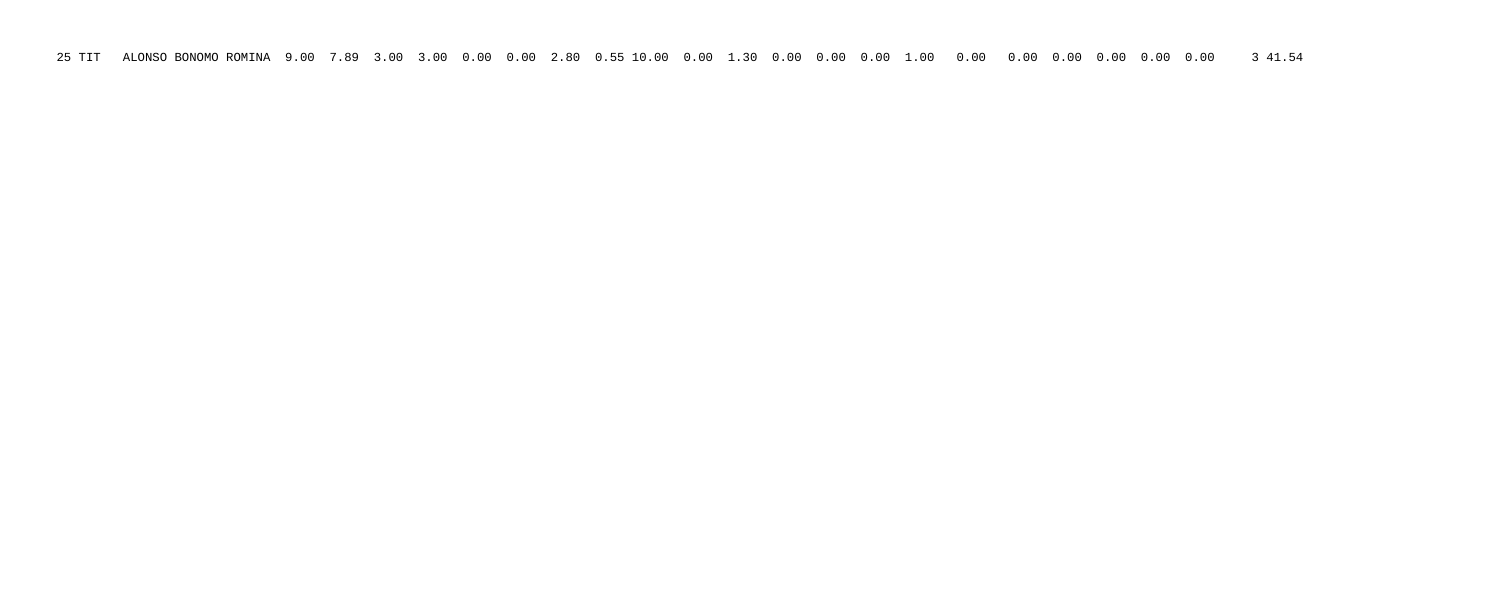## LISTADO

|                   | <b>TT2.I.ADO</b>                   |              |                     |              | NIVEL / MODALIDAD -> INICIAL |        |              |              | L O C A L I D A D : PTO DESEADO                                                                   |      |            |              |              | TELLIER      |                  |              |              |            |              |                   |                                        |              |                                                                                     |               |
|-------------------|------------------------------------|--------------|---------------------|--------------|------------------------------|--------|--------------|--------------|---------------------------------------------------------------------------------------------------|------|------------|--------------|--------------|--------------|------------------|--------------|--------------|------------|--------------|-------------------|----------------------------------------|--------------|-------------------------------------------------------------------------------------|---------------|
|                   |                                    |              |                     | Ant. Ant.    |                              |        |              | Ser.         | Ant.                                                                                              |      | Otro       |              |              |              | Mat. Esp. Con-   |              |              |            |              |                   |                                        |              |                                                                                     |               |
| ORD Leg.          | Apellido y Nombre                  |              | Tit. P.G. Tit. Ges. |              |                              | C. J   | V.J          | Doc.         |                                                                                                   |      |            |              |              |              |                  |              |              |            |              |                   |                                        |              | Cul. Res. Tit. Grup. SANC Apr. Apr. curso A.P. PEP C.D. Rep. C.R.F Vrios ALDP Total | Observaciones |
| 26 TIT            | GUAJARDO CINTIA                    | 9.00         | 8.35                |              | 2.40 3.00 0.00               |        |              |              | $0.00$ 2.50 0.15 10.00 0.00 1.20 0.00                                                             |      |            |              |              |              | $0.50\quad 0.00$ | 1.00         | 0.00         | 0.00       |              | $0.00 \quad 0.00$ | 0.00                                   | 0.00         | 3 41.10                                                                             |               |
| 27 TIT            | CASAS MARIA LAURA                  | 9.00         | 8.22                |              | 3.00 3.00                    | 0.00   | 0.00         | 3.00         | 3.00 10.00 0.00 1.50                                                                              |      |            |              | 0.00         | 0.00         | 0.00             | 0.00         | 0.00         | 0.00       | 0.05         | 0.00              | 0.25                                   | 0.00         | 041.02                                                                              |               |
| 28 TIT            | ROSTAGNO MARIA                     | 9.00         | 9.05                | 2.00         | 2.75                         | 0.00   | 0.00         | 2.10         | $0.90$ 10.00 2.75 1.00                                                                            |      |            |              | 0.00         | 0.00         | 0.00             | 0.00         | 0.00         | 0.00       | 0.00         | 0.00              | 0.00                                   | 0.00         | 0, 39.55                                                                            |               |
| 29 TIT            | ALVAREZ MARIA                      | 9.00         | 7.50                | 2.00         | 2.75                         | (0.00) | 0.00         | 2.10         | 0.65 10.00                                                                                        |      | 0.00       | 1.00         | 0.00         | 0.00         | 0.00             | 1.00         | 0.00         |            | 0.00         | 0.00              | 0.00                                   | 0.00         | 3 39.00                                                                             |               |
| 30 4195           | MARCIAL CLAUDIA                    | 9.00         | 7.55                | 3.00         | 3.00                         | (0.00) | 0.00         | 0.00         | 3.00 10.00                                                                                        |      | 3.00       | 0.00         | 0.00         | 0.00         | 0.00             | 0.00         | 0.00         |            | 0.00         | 0.10              | 0.00                                   | 0.00         | 0.38.65                                                                             |               |
| 31 4717           | LUNA ANA SILVINA                   | 9.00         | 7.03                | 2.00         | 2.50                         | 0.00   | 0.00         | 2.00         | 2.85 6.30 5.50                                                                                    |      |            | 0.90         | 0.00         | 0.00         | 0.00             | 0.00         | 0.00         |            | 0.00         | 0.00              | 0.00                                   | 0.00         | 0.38.08                                                                             |               |
| 32 TOP            | MORENO NATALIA                     | 9.00         | 9.75                | 3.00         | 2.00                         | 0.00   | 0.00         | 3.00         | 3.00                                                                                              | 4.90 | 2.50       | 0.60         | 0.00         | 0.00         | 0.00             | 0.00         | 0.00         |            | 0.00         | 0.00              | 0.00                                   | 0.00         | 0, 37.75                                                                            |               |
| 33 TIT            | ROJAS LUCIANA NOEMI                | 9.00         |                     |              |                              |        |              |              | 0.65 10.00                                                                                        |      | 0.00       | 0.70         | 0.00         | 0.00         | 0.00             | 1.00         | 0.00         |            |              | 0.00              | 0.00                                   | 0.00         | 3 37.75                                                                             |               |
| 34 TIT            | UEBERFELD BRIAMONTE                | 9.00         | 8.40                | 1.00         | 1.50                         | (1.00) | 0.00         | 1.00         | $0.05$ $10.00$ $1.50$                                                                             |      |            | 0.50         | 0.00         | 0.00         | 0.00             | 1.00         | 0.00         |            | 0.00         | 0.00              | 0.00                                   | 0.00         | 3 36.95                                                                             |               |
| 35 TIT            | MARQUEZ MARIA JOSE                 | 9.00         | 6.93<br>7.96        | 3.00         | 2.25                         | 0.00   | 0.00         | 60           | 1.70                                                                                              | 5.60 | 2.00       | 0.80<br>0.70 | 0.00         | 0.00         | 0.00<br>0.00     | 1.00         | 0.00         |            | 0.00         | 0.00              | 0.00                                   | 0.00         | 3 36.88                                                                             |               |
| 36 TIT            | ALVAREZ FLORENCIA<br>CRUCICH LEILA | 9.00         |                     | 1.40<br>1.80 | 2.75                         | 0.00   | $.00 \times$ |              | 0.30 10.00                                                                                        |      | 0.00       |              | 0.00         | 0.00         |                  | 1.00         | 0.00         |            |              | 0.00              | 0.00                                   | 0.00         | 3 36.76                                                                             |               |
| 37 4628           | SILVA MONICA AZUCENA               | 9.00         | 7.56<br>6.46        | 2.20         | 2.75                         | 0.00   | 0.00<br>0.00 | 1.90         | 0.75 10.00 0.00                                                                                   | 7.00 | $0\,.\,00$ | 0.90<br>1.00 | 0.00<br>0.00 | 0.00         | 0.00<br>0.00     | 0.00         | 0.00         |            | 0.00<br>0.00 | 0.00<br>0.00      | 0.00<br>0.00                           | 0.00         | 2 36.66                                                                             |               |
| 38 TIT<br>39 3234 | ALTERA MARÖA LUCÖA                 | 9.00<br>9.00 | 9.08                | 3.00         | 3.00                         | 0.00   | 0.00         | 2.00<br>0.60 | 2.15<br>$1.20$ 10.00 0.00                                                                         |      |            | 0.30         | 0.00         | 0.00<br>0.00 | 0.00             | 1.00<br>0.00 | 0.00<br>0.00 |            | 0.00         | 0.00              | 0.25                                   | 0.00<br>0.10 | 3 36.56<br>0.36.53                                                                  |               |
| 40 TIT            | ROSALES CLAUDIA                    | 9.00         | 6.58                | 1.20         | 2.00                         | (1.00) | 0.00         | 1.30         | 1.20 10.00 1.50                                                                                   |      |            | 0.60         | 0.00         | 0.00         | 0.00             | 0.00         | 0.00         |            | 0.00         | 0.00              | 0.00                                   | 0.00         | 3 36.38                                                                             |               |
| 41 TIT            | PIUTRILLAN LAURA                   | 9.00         | 7.85                | 1.40         | 1.75                         | (1.00) | 0.00         | .20          | $0.00$ $10.00$                                                                                    |      | $0\,.\,00$ | 0.50         | 0.00         | 0.00         | 0.00             | 1.00         | 0.00         |            | 0.00         | 0.00              | 0.00                                   | 0.00         | 3 35.70                                                                             |               |
| 42 TIT            | CARDENAS ARIANA                    | 9.00         | 9.03                | 0.00         | 0.50                         | (1.00) | $.00 \times$ | 0.00         | 2.70 10.00                                                                                        |      | 4.25       | 0.00         | 0.00         | 0.00         | 0.00             | 0.00         | 0.00         |            | 0.00         | 0.00              | 0.00                                   | 0.00         | 0, 35.48                                                                            |               |
| 43 TIT            | FRIAS LORENA BEATRIZ               | 9.00         | 9.00                | (1.00)       | 0.50                         | (0.00) | 0.00         | 0.00         | 3.00                                                                                              | 8.40 | 4.50       | 0.00         | 0.00         | 0.00         | 0.00             | 0.00         | 0.00         |            | 0.00         | 0.00              | 0.75                                   | 0.00         | 0, 35.15                                                                            |               |
| 44 5071           | LUNA MARIA DEL VALLE               | 9.00         | 7.36                | 1.60         | 2.25                         | (0.00) | (1.00)       |              | . 35                                                                                              | 5.60 | 4.50       | 0.80         | 0.00         | 0.00         | 0.00             | 0.00         | 0.00         |            | 0.00         | 0.00              | 0.00                                   | 0.00         | 0, 34.06                                                                            |               |
| 45 5003           | PERALTA CINTIA                     | 9.00         |                     | 1.60         | 2.25                         | (0.00) | .00.         |              | . 45                                                                                              | 5.60 | .50        | 0.80         | 0.00         | 0.00         | 0.00             | 0.00         | 0.00         |            |              | 0.00              | 0.00                                   | 0.00         | 3 33.92                                                                             |               |
| 46 TIT            | MIRANDA GABRIELA                   | 9.00         | 8.05                | 1.00         | 1.50                         | 0.00   | 0.00         | 1.05         | 0.35 10.00                                                                                        |      | 1.00       | 0.60         | 0.00         | 0.00         | 0.00             | 1.00         | 0.00         | 0.00       | 0.00         | 0.00              | 0.00                                   | 0.00         | 0, 33.55                                                                            |               |
| 47 6635           | ALCARAZ AILEN RUTH                 | 9.00         | 8.57                |              | 0.60 1.00                    | 0.00   | $0\,.\,00$   | 0.50         | $0.30$ 10.00 3.00 0.20                                                                            |      |            |              | $0\,.\,00$   | $0\,.\,00$   | 0.00             | 0.00         | 0.00         | 0.00       |              | $0.00 \quad 0.00$ | $0\,.\,00$                             | 0.00         | 0.33.17                                                                             |               |
|                   | 48 6242 ORELLANA LUCIANA           |              |                     |              |                              |        |              |              |                                                                                                   |      |            |              |              |              |                  |              | 0.00         |            |              |                   | $0.00$ $0.00$ $0.00$ $0.00$ $0.00$     |              | 3 33.13                                                                             |               |
| 49 6986           | BORQUEZ SOFIA BELEN                |              |                     |              |                              |        |              |              | 9.00 8.58 0.00 0.50 0.00 0.00 0.30 0.85 10.00 0.00 0.10 0.00 0.00 0.00 0.00                       |      |            |              |              |              |                  |              | 0.00         |            |              |                   | $0.00 \t 0.00 \t 0.00 \t 0.00 \t 0.00$ |              | 3 32.33                                                                             |               |
| 50 5441           | CORONEL ALDANA                     |              |                     |              |                              |        |              |              | $9.00$ 7.95 1.40 2.00 0.00 0.00 0.00 0.45 10.00 1.25 0.00 0.00 0.00 0.00                          |      |            |              |              |              |                  | 0.00         | 0.00         |            |              |                   | $0.00$ $0.00$ $0.00$ $0.00$ $0.00$     |              | 0, 32.05                                                                            |               |
| 51 6973           | ESQUIVEL YESICA B.                 |              |                     |              |                              |        |              |              | 9.00 7.75  0.00  0.50  0.00  0.00  0.30  0.30  10.00  0.00  0.10  0.00  1.00  0.00                |      |            |              |              |              |                  | 0.00         | 0.00         | 0.00       |              |                   | $0.00 \t 0.00 \t 0.00 \t 0.00$         |              | 3 31.95                                                                             |               |
|                   | 52 5377 CAMPO IRIS DEL             |              |                     |              |                              |        |              |              | 9.00 8.78 1.40 2.00 0.00 0.00 1.40 0.20 4.90 0.00 0.70 0.00 0.00 0.00                             |      |            |              |              |              |                  | 0.00         | 0.00         | $0\,.\,00$ |              |                   | $0.00 \t 0.00 \t 0.00 \t 0.00$         |              | 3 31.38                                                                             |               |
|                   | 53 4714 FERNANDEZ MARIA            |              |                     |              |                              |        |              |              | $9.00$ $9.09$ $3.00$ $2.50$ $0.00$ $0.00$ $0.00$ $0.00$ $7.00$ $0.00$ $0.00$ $0.00$ $0.00$ $0.00$ |      |            |              |              |              |                  | 0.00         | 0.00         | 0.00       |              |                   | $0.00 \t 0.00 \t 0.00 \t 0.00$         |              | 0, 30.59                                                                            |               |
| 54 6685           | BAIN MACARENA ANDREA               |              |                     |              |                              |        |              |              | 9.00 8.78  0.80  1.00  0.00  0.00  0.20  0.15  10.00  0.00  0.10  0.00  0.00  0.00                |      |            |              |              |              |                  | 0.00         | 0.00         | 0.00       |              |                   | $0.00 \t 0.00 \t 0.00 \t 0.00$         |              | 0, 30.03                                                                            |               |
|                   | 55 7209 FEIJOO LUCIA               |              |                     |              |                              |        |              |              | 9.00 8.84 0.00 0.25 0.00 0.00 0.00 0.00 10.00 1.75 0.00 0.00 0.00 0.00 0.00                       |      |            |              |              |              |                  |              | 0.00         |            |              |                   | $0.00 \t 0.00 \t 0.00 \t 0.00 \t 0.00$ |              | 0 29.84                                                                             |               |

Pagina: 2<br>Hora : 14:45:23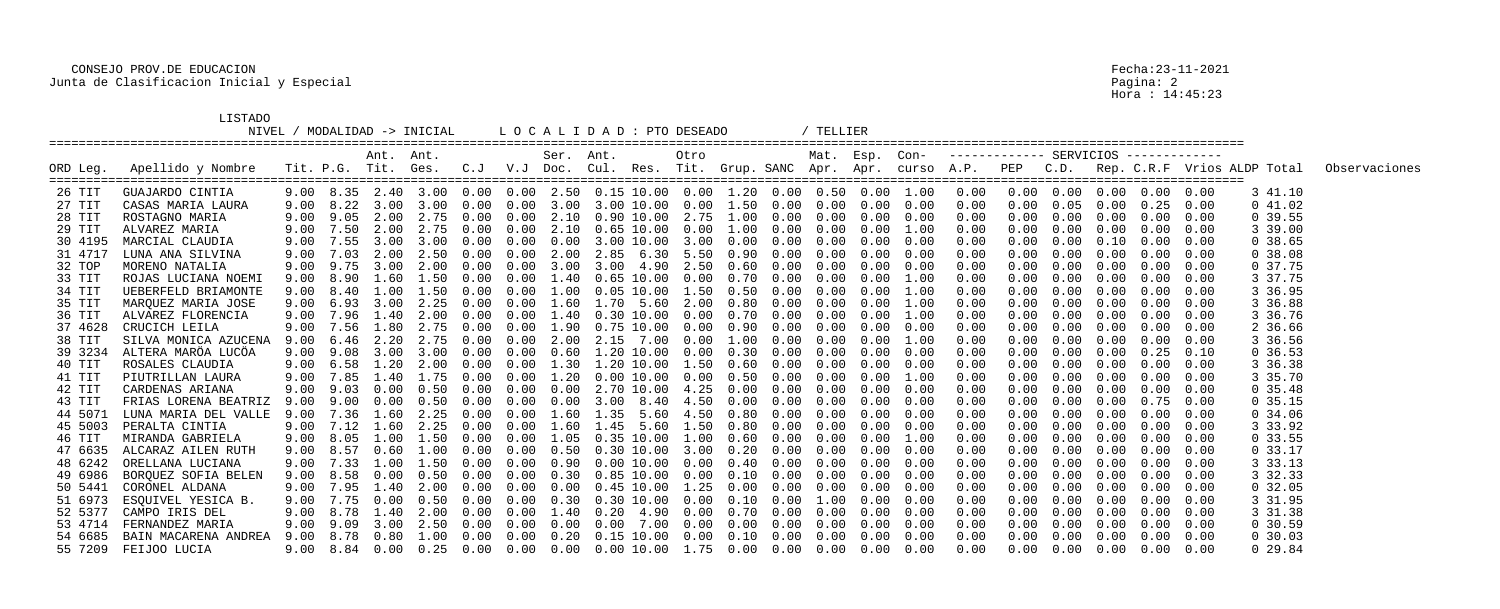| 56 6563 DELGADO MARTINA |  |  |  |  |  |  |  |  |  |  |  |  |
|-------------------------|--|--|--|--|--|--|--|--|--|--|--|--|
|                         |  |  |  |  |  |  |  |  |  |  |  |  |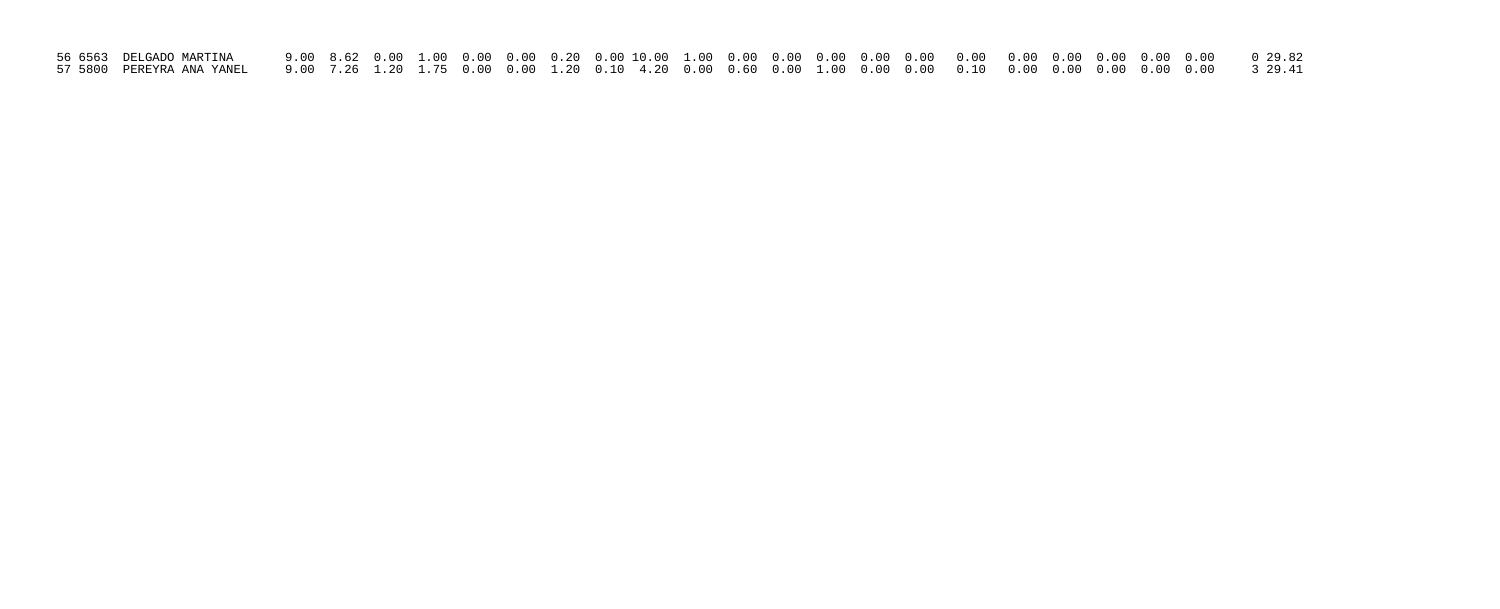LISTADO

|          |                                                 |      |           |           | NIVEL / MODALIDAD -> INICIAL  |               |        |           | L O C A L I D A D : PTO DESEADO                    |      |            |                   |      | TELLIER           |                   |      |                                                         |      |                                       |            |                  |      |                                  |               |
|----------|-------------------------------------------------|------|-----------|-----------|-------------------------------|---------------|--------|-----------|----------------------------------------------------|------|------------|-------------------|------|-------------------|-------------------|------|---------------------------------------------------------|------|---------------------------------------|------------|------------------|------|----------------------------------|---------------|
| ORD Leg. | Apellido y Nombre                               |      |           | Ant. Ant. | Tit. P.G. Tit. Ges. C.J       |               |        | Ser. Ant. |                                                    |      | Otro       |                   |      | Mat. Esp. Con-    |                   |      | V.J Doc. Cul. Res. Tit. Grup. SANC Apr. Apr. curso A.P. | PEP  | ------------- SERVICIOS ------------- |            |                  |      | C.D. Rep. C.R.F Vrios ALDP Total | Observaciones |
| 58 5032  | BRIGUEZ MARIA MELINA                            |      |           |           | 9.00 8.29 1.80 2.25 0.00 0.00 |               |        |           | $0.00 \quad 0.15 \quad 5.60 \quad 2.25 \quad 0.00$ |      |            |                   | 0.00 | $0.00 \quad 0.00$ |                   | 0.00 | 0.00                                                    | 0.00 | $0\,.\,00$                            |            | $0.00\quad 0.00$ | 0.00 | 0, 29.34                         |               |
| 59 7067  | LOPEZ MARICEL                                   |      |           |           | 9.00 8.02 1.80 0.50 0.00      |               | 0.00   |           | $0.00 \t 0.00 \t 10.00 \t 0.00 \t 0.00$            |      |            |                   | 0.00 |                   | $0.00 \quad 0.00$ | 0.00 | 0.00                                                    | 0.00 | 0.00                                  | $0\,.\,00$ | 0.00             | 0.00 | 029.32                           |               |
| 60 7106  | ALVAREZ MAYRA LUJAN                             | 9.00 | 8.37      | 0.60      | 0.50                          | 0.00          | 0.00   |           | $0.00 \quad 0.75$ 10.00                            |      |            | $0.00$ $0.00$     | 0.00 |                   | $0.00 \quad 0.00$ | 0.00 | 0.00                                                    | 0.00 | 0.00                                  | 0.00       | 0.00             | 0.00 | 029.22                           |               |
| 61 6963  | QUEVEDO MELISA BELEN                            | 9.00 | 8.39      | $0\,.20$  | 0.50                          | 0.00          | 0.00   |           | $0.30$ $0.20$ $10.00$                              |      |            | $0.00 \quad 0.00$ | 0.00 | 0.00              | 0.00              | 0.00 | 0.00                                                    | 0.00 | 0.00                                  | 0.00       | 0.00             | 0.00 | 0, 28.59                         |               |
| 62 5442  | CASTA¥O PAOLA                                   | 9.00 | 7.04      | 1.40      | 1.75                          | 0.00          | 0.00   | 1.20      | $0.00 \quad 4.20$                                  |      | $0\,.\,00$ | 0.70              | 0.00 | 0.00              | 0.00              | 0.00 | 0.00                                                    |      | 0.00                                  | 0.00       | $0\,.\,00$       | 0.00 | 3 28.29                          |               |
| 63 7014  | BARRIGA TAMARA NAHIR                            | 9.00 |           | 7.92 0.20 | 0.50                          | 0.00          | 0.00   | 0.15      | 0.10 10.00                                         |      | 0.00       | 0.00              | 0.00 | $0\,.\,00$        | 0.00              | 0.00 | 0.00                                                    | 0.00 | 0.00                                  | 0.00       | 0.00             | 0.00 | 027.87                           |               |
| 64 7099  | VEGA PAMELA CELESTE                             | 9.00 | 7.86      | 0.20      | 0.50                          | 0.00          | 0.00   | 0.00      | $0.00\;10.00$                                      |      | $0\,.\,00$ | 0.00              | 0.00 | 0.00              | 0.00              | 0.00 | 0.00                                                    | 0.00 | 0.00                                  | $0\,.\,00$ | 0.00             | 0.00 | $0\;27.56$                       |               |
| 65 6892  | ESCUBILLA VALDIVIEZO                            | 9.00 | 7.25      | 0.40      | 0.75                          | $(1 \cdot 0)$ | 0.00   | 0.00      | $0.00\;10.00$                                      |      | 0.00       | 0.00              | 0.00 | 0.00              | 0.00              | 0.00 | 0.00                                                    |      | 0.00                                  | 0.00       | $0\,.\,00$       | 0.00 | $0\;27.40$                       |               |
| 66 6798  | ALONSO MARIELA                                  | 9.00 | 9.63      | 0.40      | 0.75                          | 0.00          | 0.00   | 0.40      | 0.00                                               | 7.00 |            | $0.00 \quad 0.00$ | 0.00 | $0\,.\,00$        | 0.00              | 0.00 | 0.00                                                    | 0.00 | 0.00                                  | 0.00       | 0.00             | 0.00 | 027.18                           |               |
| 67 6998  | MIRANDA ANDREA                                  | 9.00 | 7.19      | $0\,.20$  | 0.50                          | 0.00          | 0.00   | 0.00      | 0.00 10.00                                         |      | 0.00       | 0.00              | 0.00 | 0.00              | 0.00              | 0.00 | 0.00                                                    | 0.00 | 0.00                                  | $0\,.\,00$ | 0.00             | 0.00 | 0, 26.89                         |               |
| 68 7084  | LEZANA DANIELA AILEN                            | 9.00 | 7.78      | $0\,.20$  | 0.50                          | 0.00          | 0.00   | 0.00      | $0.00$ $9.10$                                      |      | $0\,.\,00$ | 0.00              | 0.00 | 0.00              | 0.00              | 0.00 | 0.00                                                    |      | 0.00                                  | 0.00       | $0\,.\,00$       | 0.00 | $0\,26.58$                       |               |
| 69 7146  | ACU¥A JAQUELINE                                 | 9.00 | 7.08      | $0\,.20$  | 0.25                          | $(1 \t1)$     | (0.00) | 0.00      | 0.00 10.00                                         |      | 0.00       | 0.00              | 0.00 | 0.00              | 0.00              | 0.00 | 0.00                                                    | 0.00 | 0.00                                  | 0.00       | 0.00             | 0.00 | $0\,26.53$                       |               |
| 70 6641  | AMADO ROCIO BELEN                               | 9.00 | 6.98      | 0.60      | 1.00                          | (0.00)        | 0.00   | 0.45      | $0.10 \quad 8.40$                                  |      | 0.00       | 0.00              | 0.00 | 0.00              | 0.00              | 0.00 | 0.00                                                    | 0.00 | 0.00                                  | $0\,.\,00$ | 0.00             | 0.00 | $0\,26.53$                       |               |
| 71 7143  | SANCHEZ DEBORA ANAHI                            | 9.00 | 7.08      | 0.00      | 0.25                          | (1.00)        | 0.00   | 0.00      | $0.00$ $10.00$                                     |      | 0.00       | 0.00              | 0.00 | 0.00              | 0.00              | 0.00 | 0.00                                                    |      | 0.00                                  | 0.00       | $0\,.\,00$       | 0.00 | $0\,26.33$                       |               |
| 72 6964  | DIAZ VANINA VERONICA                            | 9.00 | 7.69      | 0.20      | (1.50)                        |               | (0.00) | (1, 30)   | 0.10                                               | 7.00 | 1.00       | 0.00              | 0.00 | 0.00              | 0.00              | 0.00 | 0.00                                                    | 0.00 | 0.00                                  | 0.00       | 0.00             | 0.00 | 0, 25.79                         |               |
| 73 TOP   | BURDET MICAELA                                  |      | 9.00 7.93 | 1.80      | 1.50                          | (0.00)        | 0.00   | 0.90      | $0.00 \quad 4.20$                                  |      | $0\,.\,00$ | 0.20              | 0.00 | 0.00              | 0.00              | 0.00 | 0.00                                                    |      | 0.00                                  | 0.00       | 0.00             | 0.00 | 0, 25.53                         |               |
| 74 6969  | GOMEZ ROSALIA                                   | 9.00 | 8.25      | 0.00      | 0.50                          | $(1 \cdot 0)$ | 0.00   | 0.00      | 0.25                                               | 7.00 | 0.00       | 0.00              | 0.00 | 0.00              | 0.00              | 0.00 | 0.00                                                    |      | 0.00                                  | 0.00       | 0.00             | 0.00 | $0\,25.00$                       |               |
| 75 5651  | LEYES GRACIELA                                  | 9.00 | 7.09      | 1.60      | 1.75                          | (1.00)        | 0.00   | 0.30      | 1.50                                               | 3.50 | 0.00       | 0.10              | 0.00 | 0.00              | 0.00              | 0.00 | 0.00                                                    | 0.00 | 0.00                                  | 0.00       | 0.00             | 0.00 | $0\,24.84$                       |               |
| 76 7193  | FERREYRA JULIETA                                | 9.00 | 7.86      | 0.00      | 0.25                          | 0.00          | 0.00   | 0.00      | 0.00                                               | 4.20 | $0\,.\,00$ | 0.00              | 0.00 | 0.00              | 0.00              | 0.00 | 0.00                                                    | 0.00 | 0.00                                  | 0.00       | 0.00             | 0.00 | 021.31                           |               |
| 77 7280  | GARCIA MARIELA ANAHI                            | 9.00 | 6.72      | 0.00      | 0.25                          | 0.00          | 0.00   | 0.00      | $0\,.\,00$                                         | 3.50 | $0\,.\,00$ | 0.00              | 0.00 | 0.00              | 0.00              | 0.00 | 0.00                                                    | 0.00 | 0.00                                  | $0\,.\,00$ | $0\,.\,00$       | 0.00 | 0 19.47                          |               |
| 78 7198  | GASPAR NORMA ISABEL                             | 9.00 |           | 7.42 0.20 | 0.25                          | 0.00          | 0.00   |           | $0.00\quad 0.00$                                   | 1.40 |            | $0.00\quad 0.00$  | 0.00 |                   | $0.00 \quad 0.00$ | 0.00 | 0.00                                                    | 0.00 | 0.00                                  | $0\,.\,00$ | 0.00             | 0.00 | 0 18.27                          |               |
|          | maestra de seccion sin residencia ac 179-180/99 |      |           |           |                               |               |        |           |                                                    |      |            |                   |      |                   |                   |      |                                                         |      |                                       |            |                  |      |                                  |               |
|          | 1 7067 LOPEZ MARICEL                            |      |           |           |                               |               |        |           |                                                    |      |            |                   |      |                   |                   |      |                                                         |      |                                       |            |                  |      | 0 29.32                          |               |
|          | 2 7350 MILONE MARIA BELEN                       |      |           |           |                               |               |        |           |                                                    |      |            |                   |      |                   |                   |      |                                                         |      |                                       |            |                  |      | $0\,24.76$                       |               |
|          | prof. educ. fisica                              |      |           |           |                               |               |        |           |                                                    |      |            |                   |      |                   |                   |      |                                                         |      |                                       |            |                  |      |                                  |               |
|          | 1 2603 MARTINEZ CARLOS                          |      |           |           |                               |               |        |           |                                                    |      |            |                   |      |                   |                   |      |                                                         |      |                                       |            |                  |      | 0 42.98                          |               |

Pagina: 3<br>Hora : 14:45:23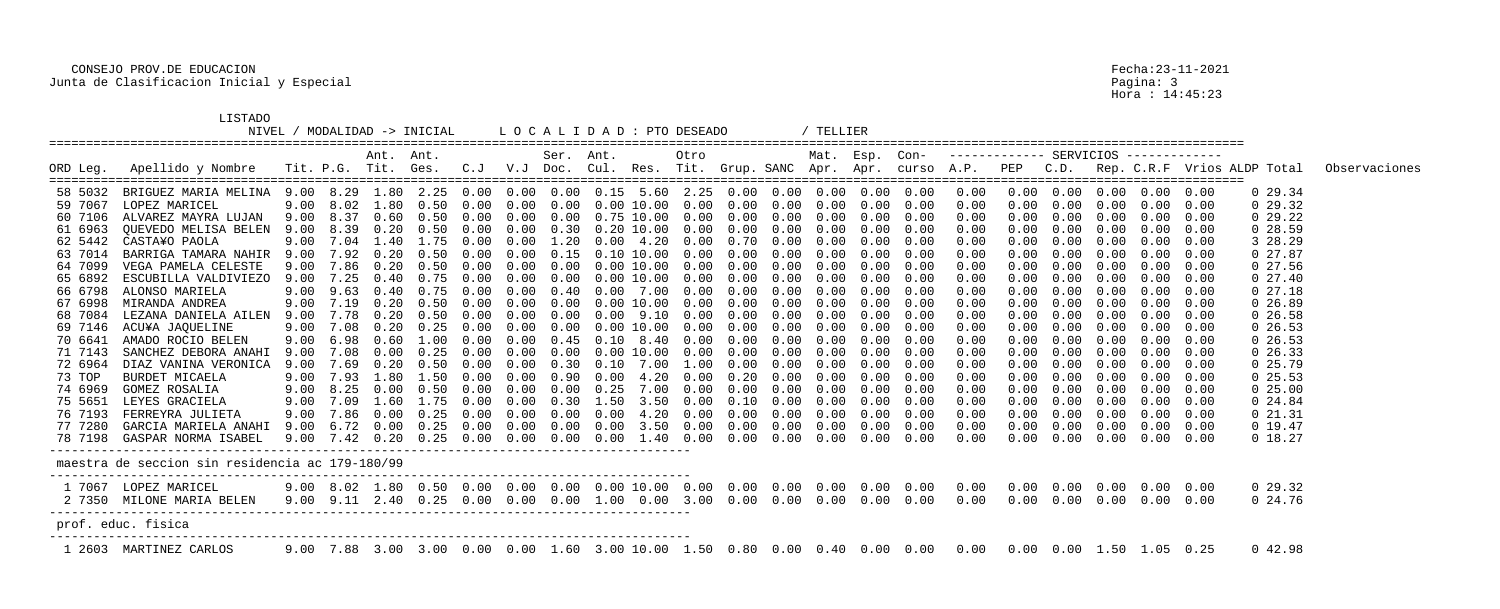| 3 TIT FUENTEALBA JIMENA     9.00  8.19  3.00  3.00  0.00  3.00  3.00  10.00  0.00  0.00  0.00  0.00  0.00  0.00  0.00  0.20  0.30  0.10     0  42.39 |  |  |  |  |  |  |  |  |  |  |
|------------------------------------------------------------------------------------------------------------------------------------------------------|--|--|--|--|--|--|--|--|--|--|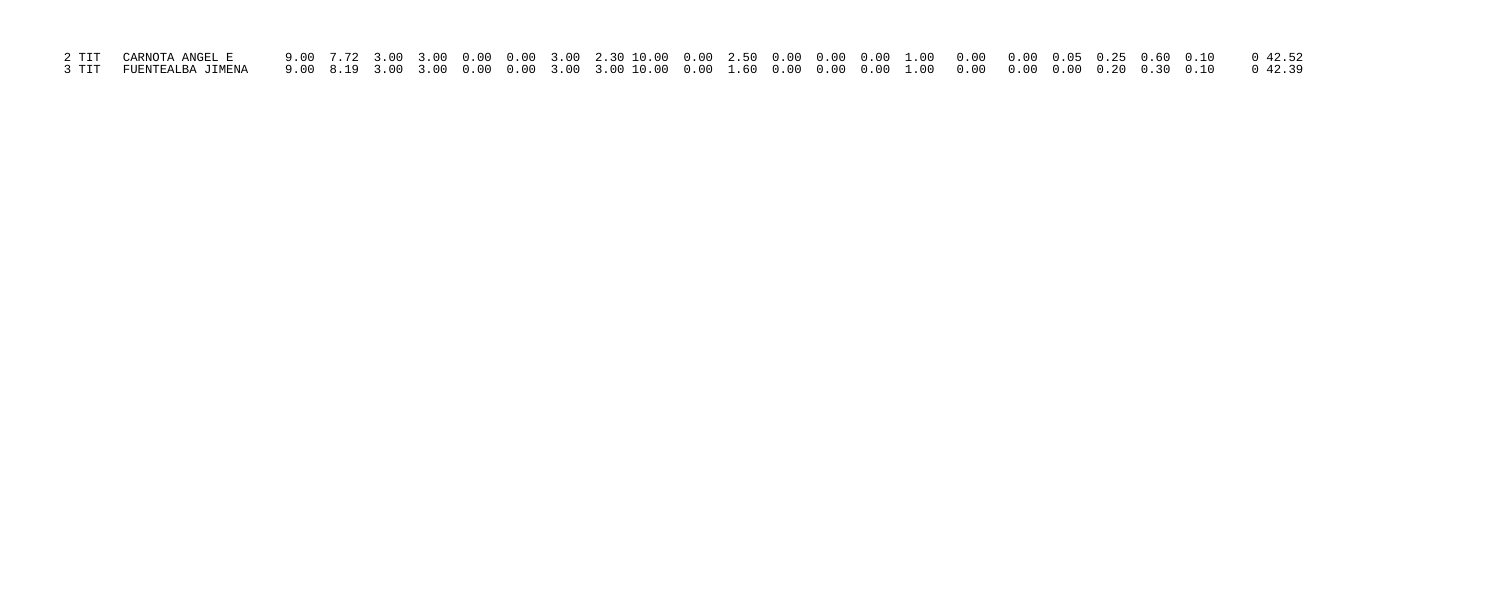LISTADO

| ----     |           |  |
|----------|-----------|--|
| 11 TV TT | MODAT TDA |  |

|                 |                              |      |                   |            | NIVEL / MODALIDAD -> INICIAL            |      |        |                | L O C A L I D A D : PTO DESEADO                                                                          |            |               |            | TELLIER        |                   |            |                                        |      |                                         |                   |                              |      |                                                                                              |               |
|-----------------|------------------------------|------|-------------------|------------|-----------------------------------------|------|--------|----------------|----------------------------------------------------------------------------------------------------------|------------|---------------|------------|----------------|-------------------|------------|----------------------------------------|------|-----------------------------------------|-------------------|------------------------------|------|----------------------------------------------------------------------------------------------|---------------|
| ORD Leg.        | Apellido y Nombre            |      |                   | Ant. Ant.  | Tit. P.G. Tit. Ges. C.J                 |      |        | Ser. Ant.      |                                                                                                          | Otro       |               |            | Mat. Esp. Con- |                   |            | -------------- SERVICIOS ------------- |      |                                         |                   |                              |      | V.J Doc. Cul. Res. Tit. Grup. SANC Apr. Apr. curso A.P. PEP C.D. Rep. C.R.F Vrios ALDP Total | Observaciones |
| 4 TIT           | LICOFF GEORGINA              |      |                   |            | 9.00 7.50 3.00 3.00 0.00                |      |        |                | $0.00$ 2.50 1.05 10.00 0.00 1.10 0.00 0.00 0.00                                                          |            |               |            |                |                   | 1.00       | 0.00                                   | 0.00 |                                         | $0.00 \quad 0.00$ | 0.00                         | 0.10 | 3 41.25                                                                                      |               |
| 5 2112          | ROSAS CAROLINA               |      |                   |            | 9.00 7.60 3.00 3.00 0.00                |      | 0.00   | $0\,.10$       | $3.00$ 10.00 3.00 0.00                                                                                   |            |               | 0.00       |                | $0.00 \quad 0.00$ | 0.00       | 0.00                                   | 0.00 |                                         |                   | $0.00 \quad 0.35 \quad 0.25$ | 0.60 | 0, 39.90                                                                                     |               |
| 6 TIT           | SOPAGA MIGUEL ANGEL          | 9.00 | 7.20              | 2.20       | 3.00                                    | 0.00 | 0.00   |                | 2.20 0.35 10.00 0.00 1.10 0.00                                                                           |            |               |            |                | $0.00 \quad 0.00$ | 1.00       | 0.00                                   | 0.00 | 0.00                                    | 0.20              | 0.00                         | 0.00 | 3 39.25                                                                                      |               |
| 7 4397          | COLIBORO LUCAS               | 9.00 | 7.69              |            | 2.00 2.50                               | 0.00 | 0.00   | 2.10           | $0.40$ 10.00 0.00 1.00                                                                                   |            |               | 0.00       | 0.00           | 0.00              | 0.00       | 0.00                                   | 0.00 | 0.00                                    | 0.00              | 0.00                         | 0.00 | 3 37.69                                                                                      |               |
| 8 1388          | MARZI MIGUEL ANGEL           | 9.00 | 7.04              |            | 3.00 3.00                               | 0.00 | 0.00   | 0.00           | 3.00 10.00 0.00 0.00                                                                                     |            |               | 0.00       | $0\,.\,00$     | 0.00              | 0.00       | 0.00                                   | 0.00 | 0.00                                    | 0.85              | 1.55                         | 0.10 | 0.37.54                                                                                      |               |
| 9 1647          | ZAUSI MARIA                  | 9.00 | 7.36              | 3.00       | 3.00                                    | 0.00 | 0.00   | 0.00           | $3.00$ $10.00$ $0.00$ $0.00$                                                                             |            |               | 0.00       | 0.00           | 0.00              | 0.00       | 0.00                                   | 0.00 | 0.00                                    | 0.65              | 1.00                         | 0.00 | 0, 37.01                                                                                     |               |
| 10 TIT          | FARHAT JOSE EFRAIN           |      |                   |            | $9.00 \quad 6.83 \quad 3.00 \quad 3.00$ | 0.00 | 0.00   | 0.00           | 3.00 10.00 1.50 0.00                                                                                     |            |               | $0\,.\,00$ | $0\,.\,00$     | 0.00              | 0.00       | 0.00                                   | 0.00 | 0.00                                    | 0.15              | 0.00                         | 0.10 | 0, 36.58                                                                                     |               |
| 11 2218         | FERNANDEZ SILVIA             |      | 9.00 6.63         |            | 3.00 3.00                               | 0.00 | 0.00   | $0\,.\,00$     | $3.00$ 10.00 0.00 0.00                                                                                   |            |               | 0.00       | $0\,.\,00$     | 0.00              | 0.00       | 0.00                                   |      | 0.00                                    | 0.85              | 0.30                         | 0.00 | 0.35.78                                                                                      |               |
| 12 1379         | CAMARDA GERARDO              | 9.00 | 7.37              |            | 3.00 3.00                               | 0.00 | 0.00   |                | $0.00 \quad 1.80 \quad 10.00 \quad 0.00 \quad 0.00$                                                      |            |               | 0.00       | 0.00           | 0.00              | 0.00       | 0.00                                   | 0.00 | 0.00                                    | 0.60              | 0.75                         | 0.00 | 0, 35.52                                                                                     |               |
| 13 4693         | VALLEJO JESSICA              |      | $9.00 \quad 8.63$ | 1.80       | 2.50                                    | 0.00 | 0.00   | $0\,\ldotp 20$ | $1.55$ 10.00 0.00 0.10                                                                                   |            |               | $0\,.\,00$ | $0\,.\,00$     | 0.00              | 0.00       | 0.00                                   | 0.00 | 0.00                                    | 0.65              | 0.00                         | 0.20 | 0, 34.63                                                                                     |               |
| 14 4761         | CACERES VERONICA             |      | $9.00 \quad 6.23$ | 1.80       | 2.25                                    | 0.00 | 0.00   | 1.75           | $1.40$ 10.00 0.00 0.80                                                                                   |            |               | 0.00       | 0.00           | 0.00              | 0.00       | 0.00                                   | 0.00 | 0.00                                    | $0\,.10$          | 0.00                         | 0.00 | $0\,33.33$                                                                                   |               |
| 15 5917         | DUARTE FABIO ROBERTO         | 9.00 | 7.92              | 1.00       | 1.50                                    | 0.00 | (0.00) | 0.80           | $0.00$ 10.00 0.00 0.30                                                                                   |            |               | 0.00       | 0.00           | 0.00              | 0.00       | 0.00                                   | 0.00 | 0.00                                    | 0.00              | 0.00                         | 0.00 | 2 32.52                                                                                      |               |
| 16 TIT          | PLETICOSICH MURIEL           |      | $9.00 \quad 8.23$ | 1.60       | 2.25                                    | 0.00 | 0.00   |                | $0.00 \quad 0.75$ 10.00 0.00                                                                             |            | 0.00          | 0.00       | $0\,.\,00$     | 0.00              | 0.00       | 0.00                                   | 0.00 | 0.00                                    | 0.00              | 0.00                         | 0.00 | $0\,31.83$                                                                                   |               |
| 17 4125         | SALAS CESAR DANIEL           |      | $9.00 \quad 6.84$ | 2.80       | 2.75                                    | 0.00 | 0.00   | 0.00           | 2.45<br>7.70                                                                                             | 0.00       | 0.00          | 0.00       | $0\,.\,00$     | 0.00              | 0.00       | 0.00                                   | 0.00 | 0.00                                    | 0.00              | $0\,.\,00$                   | 0.00 | $0\,31.54$                                                                                   |               |
| 18 5587         | TEJEDOR MERCEDES             | 9.00 | 7.68              | 1.20       | 1.75                                    | 0.00 | (0.00) | 0.00           | 2.45                                                                                                     | 7.70       | 1.50 0.00     | 0.00       | 0.00           | 0.00              | 0.00       | 0.00                                   | 0.00 | 0.00                                    | 0.00              | 0.00                         | 0.00 | $0\,31.28$                                                                                   |               |
| 19 5966         | GONZALEZ NATALIA             | 9.00 | 8.19              | 1.00       | 1.50                                    | 0.00 | 0.00   | 0.00           | 0.30 10.00                                                                                               |            | $0.00$ $0.00$ | 0.00       | $0\,.\,00$     | 0.00              | 0.00       | 0.00                                   | 0.00 | 0.00                                    | 0.00              | 0.00                         | 0.00 | 0, 29.99                                                                                     |               |
| 20 5155         | QUINTANA MAGALI DEL          | 9.00 | 6.60              | 1.80       | 1.00                                    | 0.00 | 0.00   | 0.00           | $0.00$ $10.00$ $0.00$                                                                                    |            | 0.00          | 0.00       | 0.00           | 0.00              | 0.00       | 0.00                                   | 0.00 | 0.00                                    | 0.00              | $0\,.\,00$                   | 0.00 | $0\ 28.40$                                                                                   |               |
| 21 7091         | OJEDA FLORENCIA              | 9.00 | 7.33              | 0.80       | 0.50                                    | 0.00 | 0.00   | 0.00           | $0.00$ 10.00 0.00 0.00                                                                                   |            |               | 0.00       | 0.00           | 0.00              | 0.00       | 0.00                                   | 0.00 | 0.00                                    | 0.00              | 0.00                         | 0.00 | 027.63                                                                                       |               |
| 22 7152         | VEGA ERNESTO                 | 9.00 | 7.80              | $0\,.\,00$ | 0.25                                    | 0.00 | 0.00   | 0.00           | 0.45 10.00                                                                                               | 0.00       | 0.00          | 0.00       | 0.00           | 0.00              | 0.00       | 0.00                                   | 0.00 | 0.00                                    | 0.00              | 0.00                         | 0.00 | 027.50                                                                                       |               |
| 23 4773         | SOSA PATRICIA                | 9.00 | 8.11              | 1.80       | 2.00                                    | 0.00 | 0.00   | 0.00           | $0.90 \quad 5.60$                                                                                        | $0\,.\,00$ | 0.00          | 0.00       | 0.00           | 0.00              | 0.00       | 0.00                                   |      | 0.00                                    | 0.00              | $0\,.\,00$                   | 0.00 | $0\;27.41$                                                                                   |               |
| 24 7296         | DELGADO FLORENCIO            | 9.00 | 6.24              | 0.00       | 0.25                                    | 0.00 | 0.00   | 0.00           | 0.70 10.00  0.00  0.00                                                                                   |            |               | 0.00       | 0.00           | 0.00              | 0.00       | 0.00                                   | 0.00 | 0.00                                    | 0.00              | 0.00                         | 0.00 | $0\,26.19$                                                                                   |               |
| 25 5333         | YAMETI YOAV AMIR             | 9.00 |                   |            | 7.74 1.60 2.00                          | 0.00 | 0.00   | 0.00           | 0.45 4.90                                                                                                | $0\,.\,00$ | 0.00          | 0.00       | $0\,.\,00$     | 0.00              | 0.00       | 0.00                                   | 0.00 | 0.00                                    | 0.25              | 0.00                         | 0.00 | 0, 25.94                                                                                     |               |
|                 | 26 6516 CEPEDA GUSTAVO ARIEL |      |                   |            | 9.00 7.60 1.40 1.25 0.00                |      | 0.00   |                | $0.00 \t 0.60 \t 4.90 \t 0.00 \t 0.00$                                                                   |            |               | $0\,.\,00$ |                | $0.00 \quad 0.00$ | 0.00       | 0.00                                   | 0.00 |                                         | $0.00 \quad 0.20$ | 0.00                         | 0.00 | 0, 24.95                                                                                     |               |
|                 | 27 5844 POZO GUSTAVO DANIEL  |      |                   |            |                                         |      |        |                | $9.00$ $7.87$ $1.00$ $1.00$ $0.00$ $0.00$ $0.00$ $0.00$ $4.20$ $0.00$ $0.00$ $0.00$ $0.00$ $0.00$ $0.00$ |            |               |            |                |                   |            | 0.00                                   |      |                                         |                   | $0.00$ $0.00$ $0.00$         |      | 023.07                                                                                       |               |
| 28 6705         | GOMEZ MARLENE                | 9.00 |                   |            | 7.39 1.60 1.00 0.00                     |      |        |                | $0.00$ $0.15$ $0.15$ $2.80$ $0.00$ $0.00$ $0.00$                                                         |            |               |            | $0.00$ $0.00$  |                   | 0.00       | 0.00                                   |      |                                         |                   | $0.00$ $0.00$ $0.00$         | 0.00 | $0\,22.09$                                                                                   |               |
|                 | 29 6147 CONTRERAS QUINTEROS  |      |                   |            |                                         |      |        |                | $9.00$ 6.74 $1.60$ $1.25$ $0.00$ $0.00$ $0.00$ $0.00$ $3.50$ $0.00$ $0.00$ $0.00$ $0.00$ $0.00$          |            |               |            |                |                   | $0\,.\,00$ | 0.00                                   |      | $0.00 \quad 0.00 \quad 0.00 \quad 0.00$ |                   |                              | 0.00 | $0\,22.09$                                                                                   |               |
| prof. de musica |                              |      |                   |            |                                         |      |        |                |                                                                                                          |            |               |            |                |                   |            |                                        |      |                                         |                   |                              |      |                                                                                              |               |
| 1 TIT           | CARRIZO SILVANA              |      |                   |            |                                         |      |        |                |                                                                                                          |            |               |            |                |                   |            |                                        |      |                                         |                   |                              |      | 0 41.69                                                                                      |               |

Pagina: 4<br>Hora : 14:45:23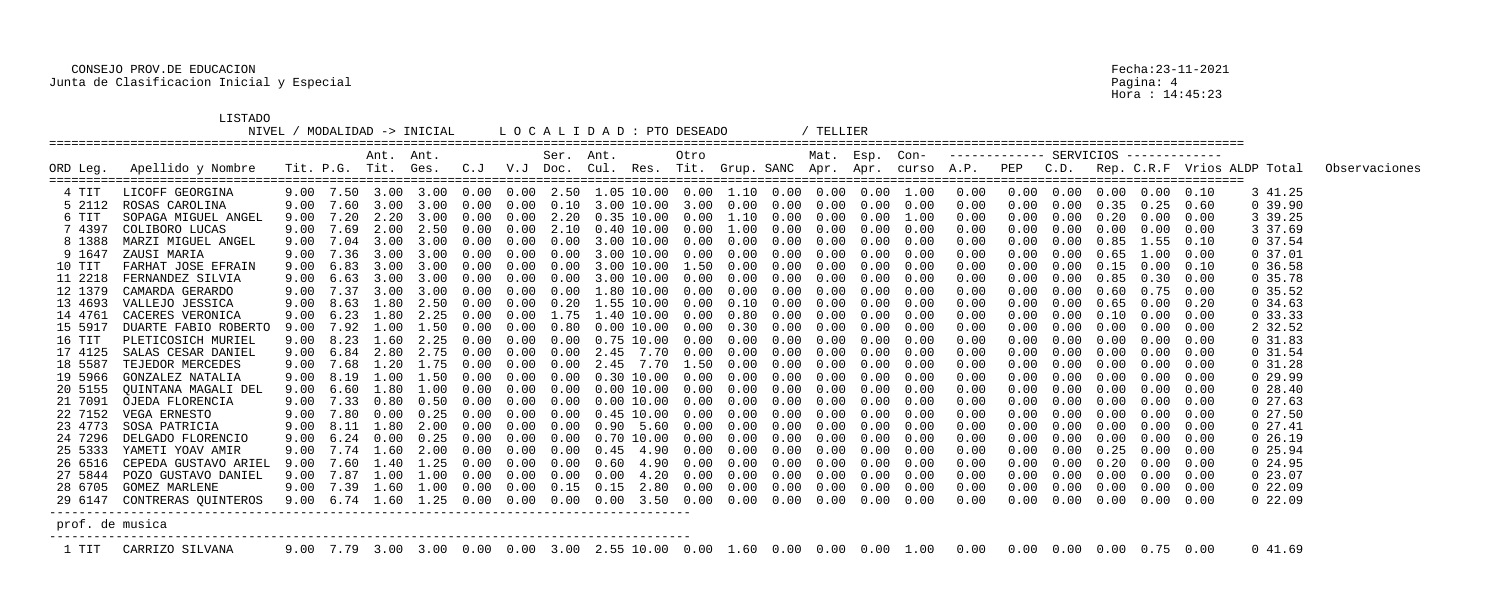| 2 2559 STIBERMAN CECILIA    9.00  8.22  3.00  3.00  0.00  3.00  2.20 10.00  0.00  1.60  0.00  0.00  0.00  0.00  0.00  0.10  0.25  0.00   041.37 |  |  |  |  |  |  |  |  |  |  |  |
|-------------------------------------------------------------------------------------------------------------------------------------------------|--|--|--|--|--|--|--|--|--|--|--|
| 3 TIT ARIAS MARIA SOLEDAD  9.00  8.69  2.20  3.00  0.00  0.00  2.20  0.60 10.00  0.00  0.00  0.00  0.00  0.00  0.00  0.00  0.00  0.00  3 40.79  |  |  |  |  |  |  |  |  |  |  |  |